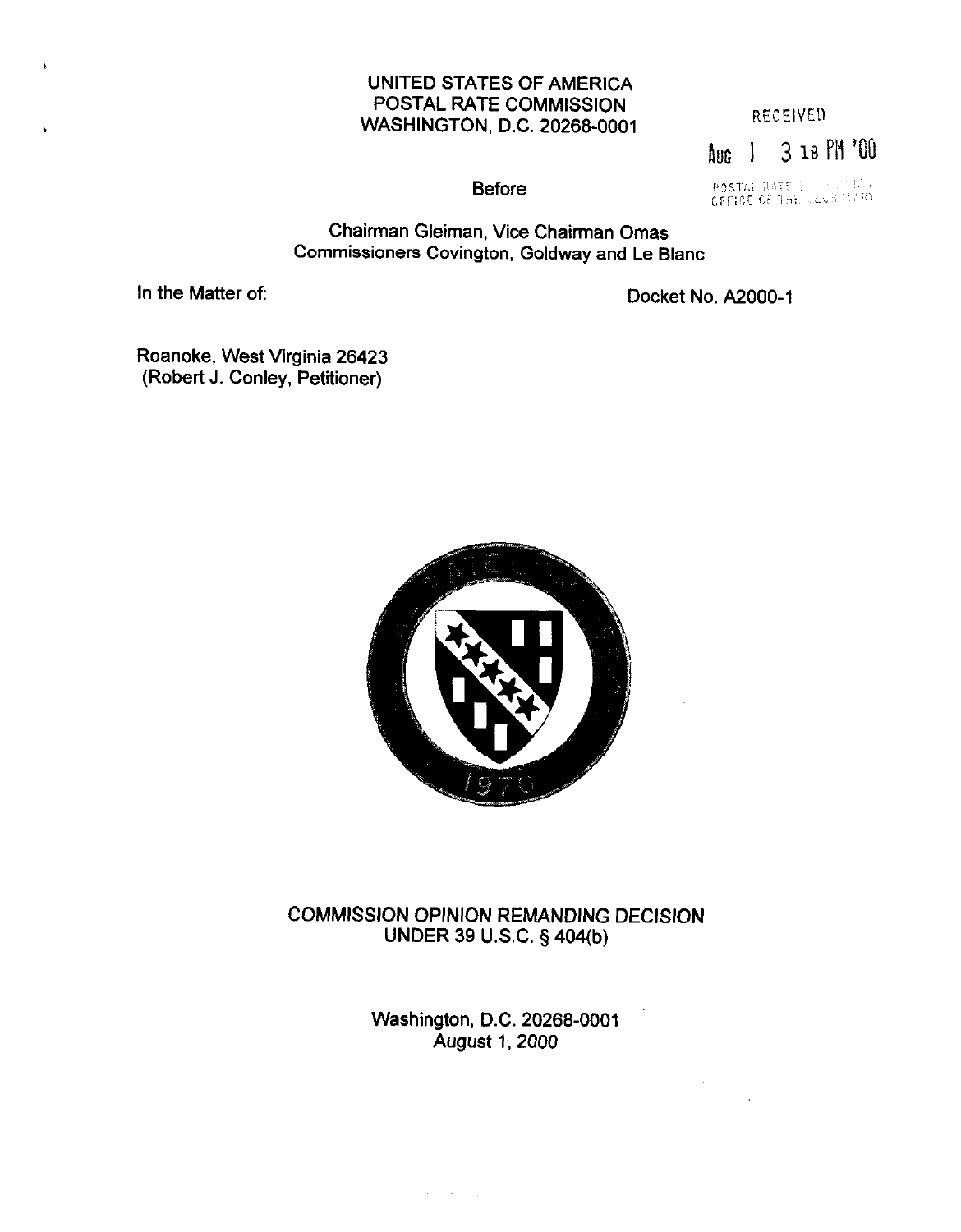#### 1. Introduction

This opinion is issued pursuant to section 404(b) of the Postal Reorganization Act (39 U.S.C. § 404(b)). The Commission remands the Postal Service's decision to close the suspended Roanoke, West Virginia post office. On April 10, 1985, the Commission remanded a previous decision of the Postal Service to close the Roanoke post office. PRC Op. A85-11. As explained in greater detail below, the Commission finds, after considering section 404(b) of the Act and the applicable regulations, that the Postal Service did not act within the statutory guidelines in reaching its decision.

On April 21,2000, the Commission received correspondence from Robert J. Conley (Petitioner) objecting to the Final Determination of the Postal Service to close the Roanoke post office. The Commission established Docket No. A2000-1 to consider the appeal pursuant to section  $404(b)$  of the Postal Reorganization Act (39 U.S.C. § 404(b)). Subsequently, the Commission received 58 letters in opposition to the closing of the Roanoke post office from residents of the Roanoke area. In addition, the Commission received correspondence from United States Senators Robert C. Byrd and John D. Rockefeller IV. All of the letters received by the Commission have been consolidated into this docket.

On May 16, 2000, the Postal Service filed a motion to dismiss the appeal on the basis that the appeal was not received by the Commission within 30 days after the posting of the Postal Service's Final Determination on March 4, 1998. On May 31, 2000, Oliver R. Posey (by counsel) filed a notice of intervention pursuant to section 111 (b) of the Commission's Rules of Practice (39 CFR § 3001.111 (b)) and a response to the Postal Service's motion to dismiss.

On June 16,2000, the Commission issued Order No. 1296 denying the Postal Service's motion to dismiss. In denying the Service's motion, the Commission found that the Postal Service failed to provide adequate notice of its intention to close the Roanoke post office, as required by section 404(b) of title 39, United States Code, and that such failure prejudiced the petitioner's ability to file a timely appeal in accordance with section 404(b)(5) of title 39. Accordingly, the Commission found that the appeal of petitioner Conley could be considered as timely filed.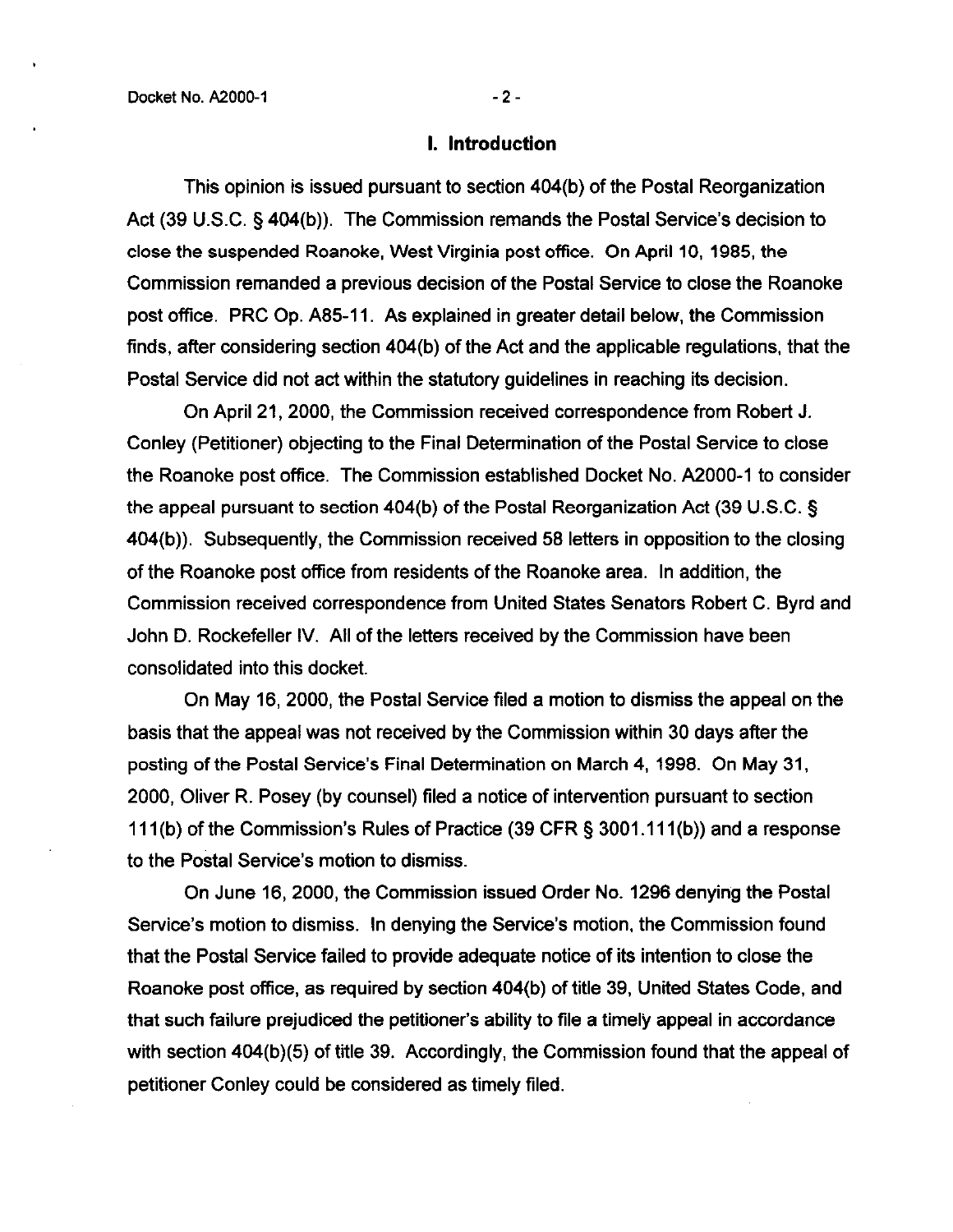On June 16,2000, the same day that the Commission issued Order No. 1296, the Postal Service filed a "Statement Of Explanation By United States Postal Service Regarding Filing Of Administrative Record." The Statement of Explanation contains additional information and a more thorough argument in support of the Postal Service's motion to dismiss the appeal in this docket. Subsequently, on June 23, 2000, the Postal Service filed a motion for reconsideration of Commission Order No. 1296 on the basis that the Commission had not had an opportunity to consider the Service's Statement of Explanation prior to issuing its Order No. 1296. On June 29, 2000, intervenor Posey filed a response to the Postal Service's motion for reconsideration of Order No. 1296.

In view of the findings set forth below in this opinion, the Postal Service's motion for reconsideration of Commission Order No. 1296 is denied.

### II. Background and Procedure

Roanoke is an unincorporated rural community located in Lewis County, approximately 11 miles from Walkersville, West Virginia. Final Determination (FD) at 5. In February 1982, the operation of the Roanoke post office was suspended when the central area of Roanoke was taken over by the Corp of Engineers for purposes of constructing the Stonewall Jackson Dam. FD at 1. Prior to the suspension of operation, the Roanoke post office provided service to 14 post office box customers and 209 rural route customers. FD at 1.

The community was comprised of farmers, retired persons, those who commute to work at nearby communities and those who work in local businesses. At the time of the suspension of operation in 1982, there were no schools or businesses located in the community. However, the record shows that in 1998, the area of Roanoke included an elementary school, a church and two businesses. FD at 5.

In 1984, the Postal Service commenced proceedings to close the Roanoke post office. The proposal to close was posted at the Crawford, West Virginia post office (now the Walkersville/Crawford post office) from March 6 through May 5, 1984, and the Final Determination to close the post office was posted on December 4, 1984. The Final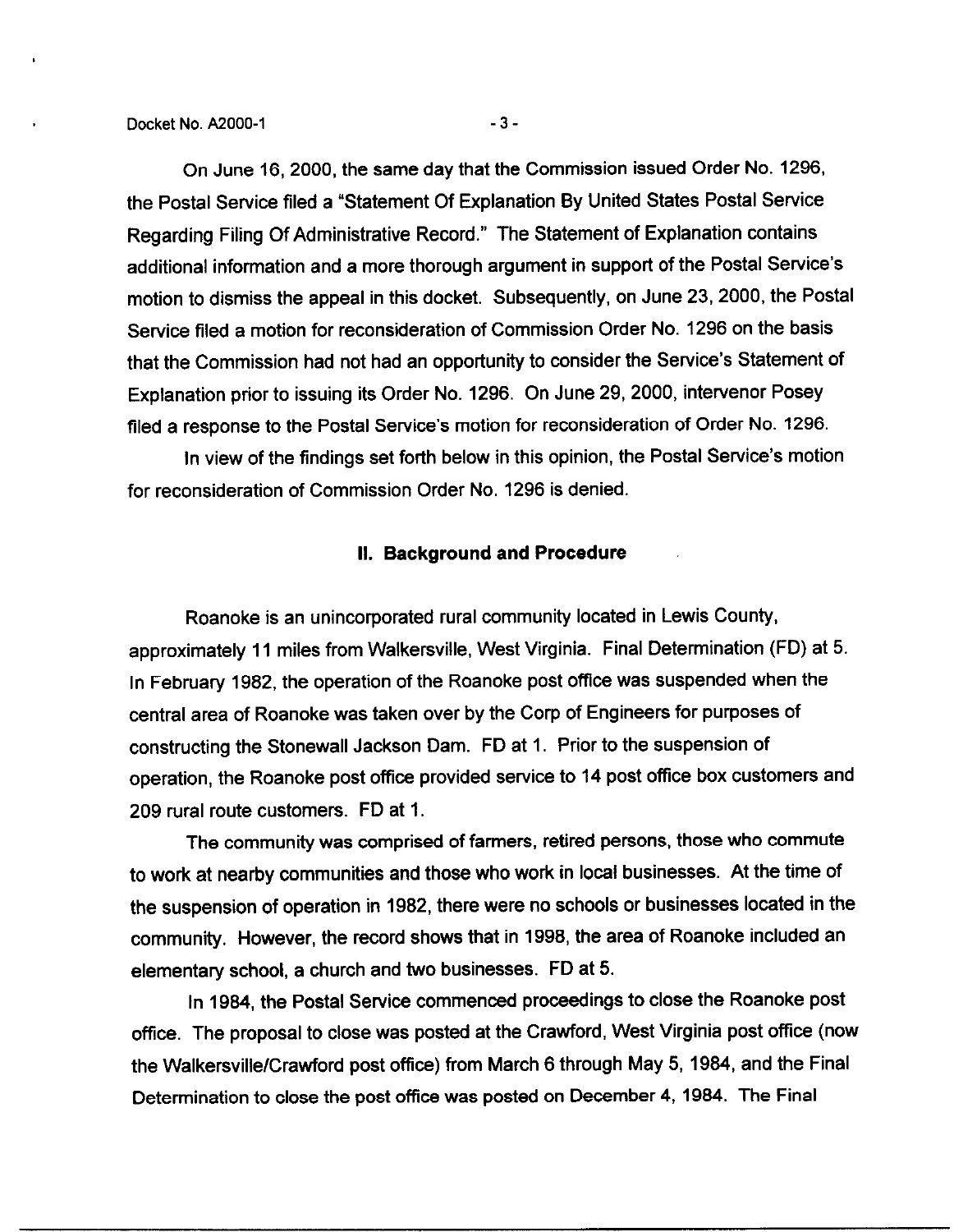Determination was appealed to the Commission on December 24, 1984, by Oliver R. Posey, the intervenor in this proceeding. In the course of that proceeding (Docket No. A85-11), the Commission received more that 140 letters concerning the proposed closing of the Roanoke post office.

By opinion issued on April 10, 1985, the Commission set aside the determination of the Postal Service to close the Roanoke post office and remanded the matter to the Postal Service for further consideration. PRC Op. A85-11. The Commission found that the Postal Service's primary finding that the Roanoke community would cease to exist after construction of the Stonewall Jackson Dam was unsupported by substantial evidence on the record. The Commission's opinion advised the Postal Service that it was free to supplement the record with information on the extent of change caused by the dam and take the appropriate steps toward following the statutory procedures to close a post office. PRC Op. A85-11 at 5.

It appears from the record before the Commission that following the Commission's remand, little action was taken by the Postal Service with respect to the Roanoke post office until June 1988, at which time the Postal Service visited, evaluated and rejected several alternative sites for a new post office in the Roanoke community. Record Item 24.

The administrative record contains date-stamped cover pages showing that a revised proposal to close the Roanoke post office and "Invitation for Comments" were posted at the WalkersvillelCrawford post office from July 21 through September 19, 1997. Record Item 37. The Postal Service received no comments from Roanoke customers during the posting period. FD at 5. The administrative record also contains date-stamped cover pages showing that the Final Determination was posted at the Walkersville/Crawford post office from March 4 through April 6, 1998. Record Item 44.

## Ill. Commission Review of Record and Findings

Under section 404(b) of title 39, United States Code, the Postal Service must afford postal patrons the opportunity to present their concerns regarding a proposal to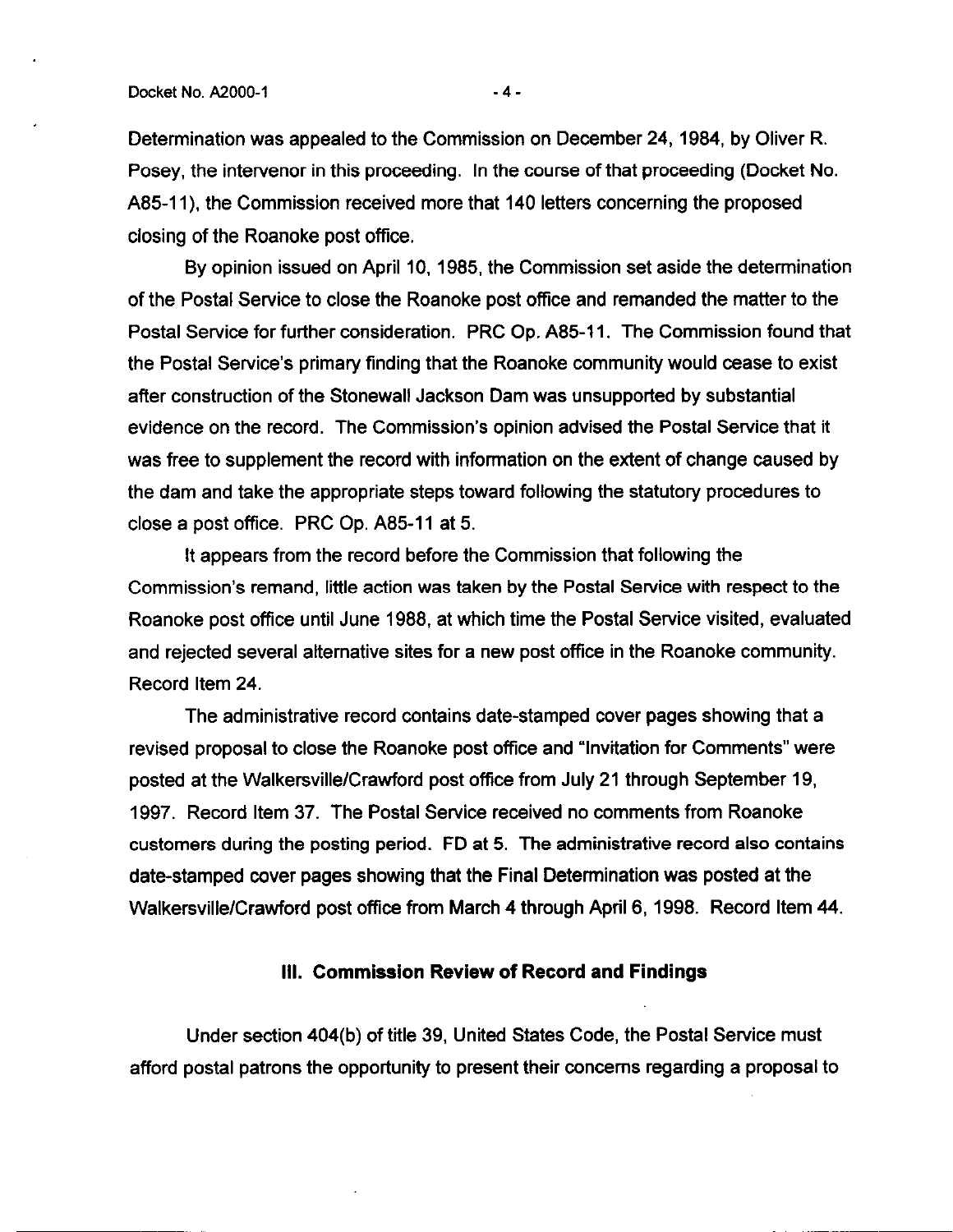close or consolidate a post office within their community. Additionally, the law requires the Postal Service to consider the following four specific factors: the effect on the community; the effect on Postal Service employees; whether a maximum degree of effective and regular postal services will be provided; and the economic savings to the Postal Service.

The Commission's responsibility under the law is to review the Postal Service's determination to close or consolidate a post office "on the basis of the record before the Postal Service in the making of such determination." 39 U.S.C. 5 404(b)(5). The Commission is obliged to set aside any determination, findings and conclusions found to be arbitrary, capricious, an abuse of discretion or otherwise not in accordance with law; without observance of procedure required by law; or unsupported by substantial evidence on the record. 39 U.S.C. § 404(b)(5). Where it makes such findings, the Commission can return the matter for further consideration, but it may not modify the determination of the Postal Service.

The Commission's decision to remand this matter to the Postal Service for further consideration is based on the following findings:

#### Inadequate Notice

Section 404(b)(1) of title 39, United States Code, requires the Postal Service to provide adequate notice of its intention to close or consolidate a post office at least 60 days prior to the proposed date of the change in order to ensure that customers of the post office will have an opportunity to present their views. The implementing regulations of the Postal Service provide that a copy of the written proposal and invitation for comments must be posted prominently in each affected post office. 39 CFR §  $241.3(d)(1)$ .

Section 404(b)(3) of tile 39, United States Code, provides that a determination of the Postal Service to close a post office shall be in writing and shall be made available to persons served by such post office. Under section 404(b)(5) of title 39, a determination of the Postal Service to close a post office may be appealed by any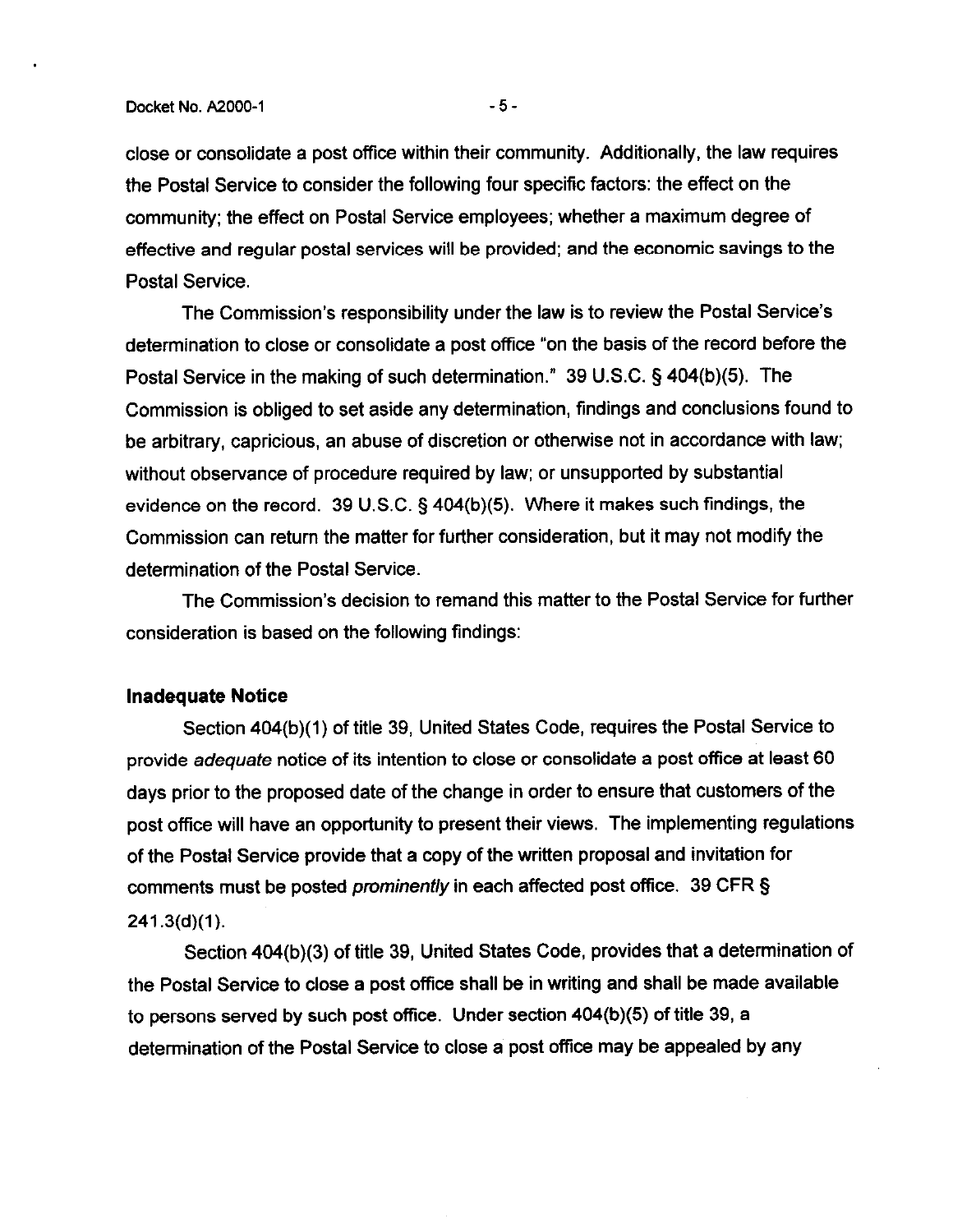person served by such office to the Postal Rate Commission within 30 days after the determination is made available to such person.

As discussed under part 11 of this opinion, the administrative record contains evidence that both the revised proposal and the Final Determination to close the Roanoke post office were posted at the Walkersville/Crawford post office for the requisite number of days. The administrative record and the filings of the Postal Service in this docket also show that the revised proposal and Final Determination were not posted at any other location in the Roanoke area and that no other steps were taken by the Postal Service to notify former Roanoke post office customers of the closing. Contrary to the earlier proceedings in 1982-1984 when the Postal Service first proposed to close the Roanoke post oftice, the Postal Service did not meet with residents of the Roanoke community to discuss the proposed closing and did not distribute questionnaires to residents.

Both petitioner Conley and intervenor Posey assert that they were unaware of the postings of the revised proposal and the Final Determination at the Walkersville/Crawford post office. Numerous other residents of the Roanoke community who submitted letters to the Commission pursuant to the appeal also asserted that they were not aware of the postings of the proposal and Final Determination. lntervenor Posey and several other residents asserted that the Walkersville/Crawford post office, located 11 miles from the Roanoke area, is not proximate to the commerce center of the Roanoke area and, therefore, is not convenient to them. The Postal Service contends that the posting of the revised proposal and Final Determination at the Walkersville/Crawford post office—the office providing alternative service-did constitute proper notice under the applicable Postal Service regulations (39 CFR  $\S$ § 241.3(d)(1) and (g)(1)).

The Commission finds that the Postal Service's posting of the revised proposal and Final Determination at only the WalkersvillelCrawford post office more that 12 years after the Commission's remand of the Service's 1984 decision'to close the Roanoke post office did not constitute adequate notice within the meaning of section 404(b) of the Postal Reorganization Act (39 U.S.C. § 404(b)). As noted above, no other steps were

سام المراجع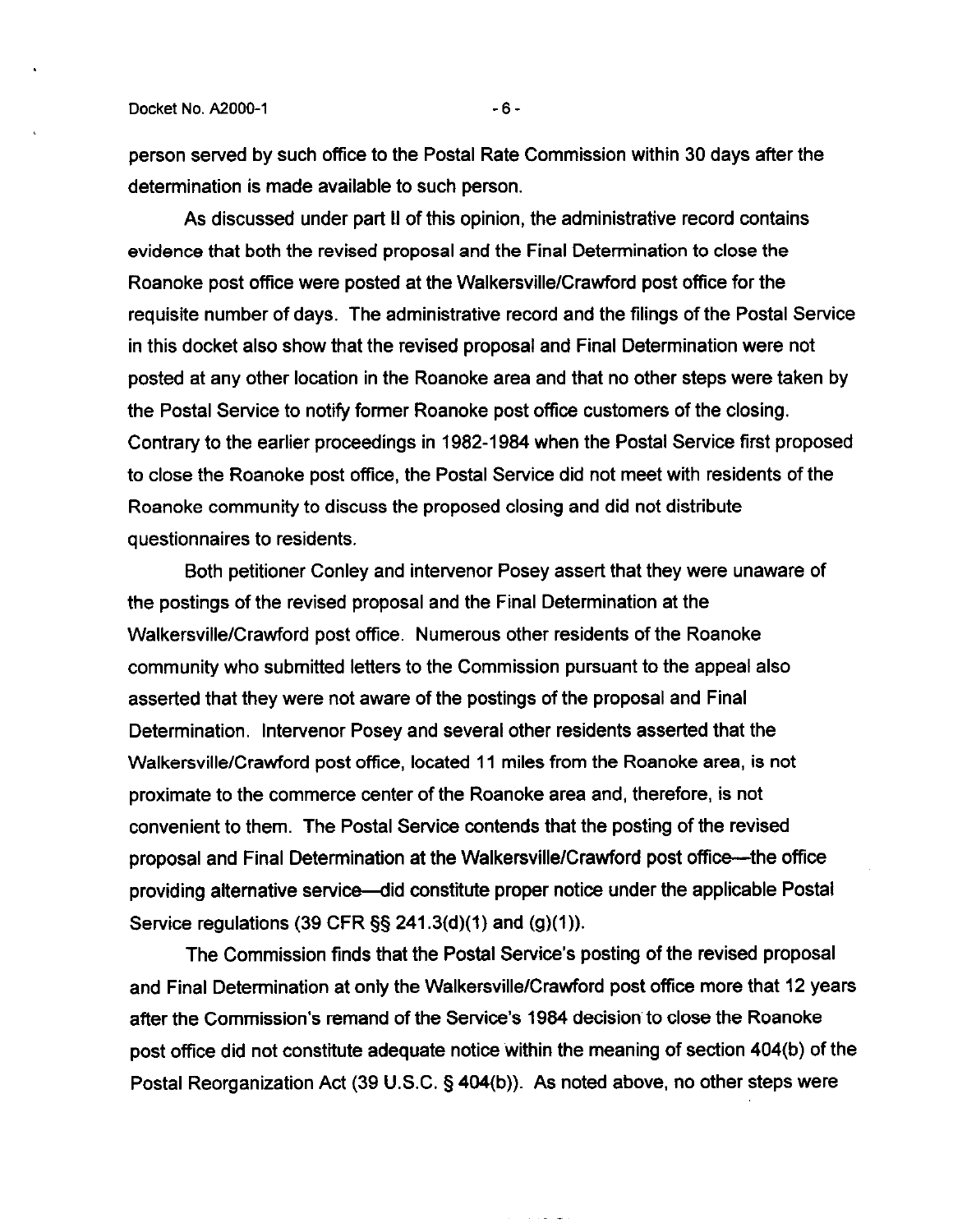taken by the Postal Service to ensure that former customers of the Roanoke post office were made aware of the proposed action.

The record shows that the Postal Service received no written comments from Roanoke customers in response to the posting of the revised proposal and "Invitation for Comments," and no appeal was filed with the Commission until April 2000. The Commission finds this lack of customer response to be telling, given the high level of interest in this matter otherwise displayed by former customers of the Roanoke post office. In that regard, the Commission notes that in the earlier proceeding (Docket No. A85-1 I), 66 customers returned questionnaire forms to the Postal Service, and over 140 customers submitted letters to the Commission pursuant to the appeal. In this docket, the Commission has received 59 letters from residents of the Roanoke area pursuant to petitioner Conley's appeal.

The assertions of petitioner Conley, intervenor Posey and numerous other Roanoke residents in their letters to the Commission, together with the lack of customer response to the postings of the proposal and Final Determination, constitute sufficient evidence that the Postal Service did not provide adequate notice of its intention to close the Roanoke post office, as required by section 404(b) of the Postal Reorganization Act. The Commission also finds that the Postal Service failed to comply with section 241.3(d)(3) of its own regulations which requires postal officials, in addition to posting the proposal and "Invitation for Comments," to take any other steps necessary to ensure that the persons served by the affected post office understand the nature and implications of the proposed action.

Since the Postal Service did not provide adequate notice of its intention to close the Roanoke post office, the former customers of that office were denied the opportunity to present their views and concerns regarding the closing. In addition, as the Commission found in Order No. 1296. the failure of the Postal Service to provide adequate notice and to make its determination and findings reasonably available to affected persons, prejudiced the customers' ability to file a timely appeal in accordance with section 404(b)(5) of title 39, United States Code.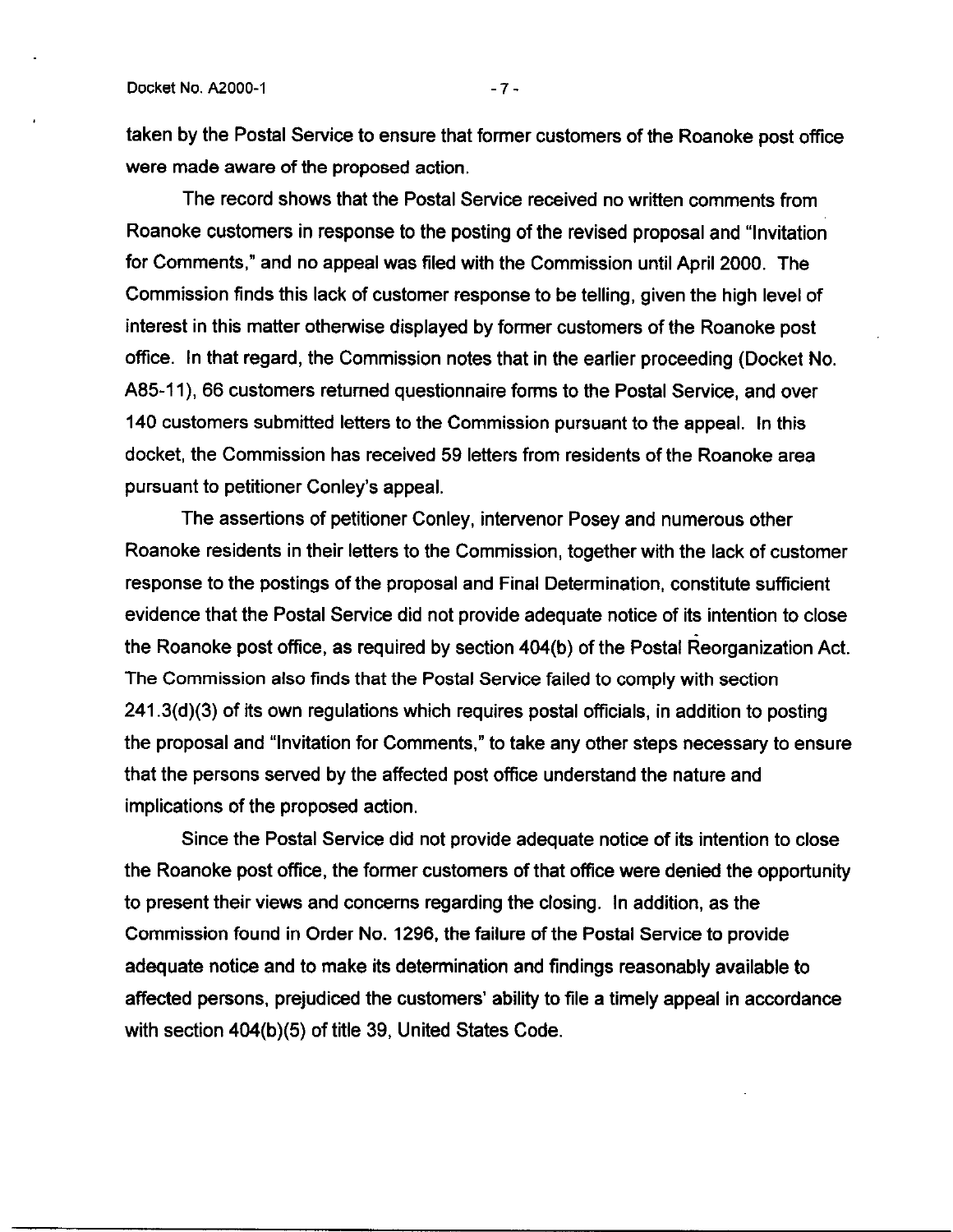Docket No. AZOOO-1 -a-

# Effect on Community

Section 404(b) of title 39, United States Code, requires the Postal Service to consider four specific factors when deciding whether to close or consolidate a post office. Among the factors to be considered is the effect on the community. The Postal Service's regulations provide that the written proposal to close a post office must include an analysis of the effect the proposed closing might have on the community served by the post office. 39 CFR § 241.3(c)(4)(ii). The law also requires the Postal Service to afford the community residents an opportunity to present their views regarding a proposal to close a post office within their community. 39 U.S.C. §  $404(b)(1)$ .

In most cases, the Postal Service solicits the views and concerns of the community's residents by holding a community meeting, distributing questionnaire forms and posting an "Invitation for Comments" along with the proposal to close or consolidate the community's post office. The Postal Service took such steps in the period 1982- 1984 when it first commenced proceedings to close the Roanoke post office. The record shows that postal officials met with residents of the Roanoke community in 1982 and distributed questionnaires to 223 customers in 1983. FD at 1. Such actions contrast sharply with the Postal Service's lack of effort in the present case. In its latest proceedings, the Postal Service made no attempt to conduct a timely assessment of the community's views and concerns prior to posting its revised proposal on July 21, 1997. No community meeting was held and no questionnaires were distributed. Apparently, the Postal Service was content to rely on information it had gathered more that 12 years earlier.

The Commission firmly believes that the Postal Service must take all reasonable steps to ensure that it not acting on the basis of stale or inaccurate information. PRC Op. A95-3; A97-10. The information relied on by the Postal Service in this case to support its decision to close the Roanoke post office was unquestionably stale, and it clearly could not have reflected the current views and concerns of the Roanoke community. The Commission finds, therefore, that the Postal Service did not provide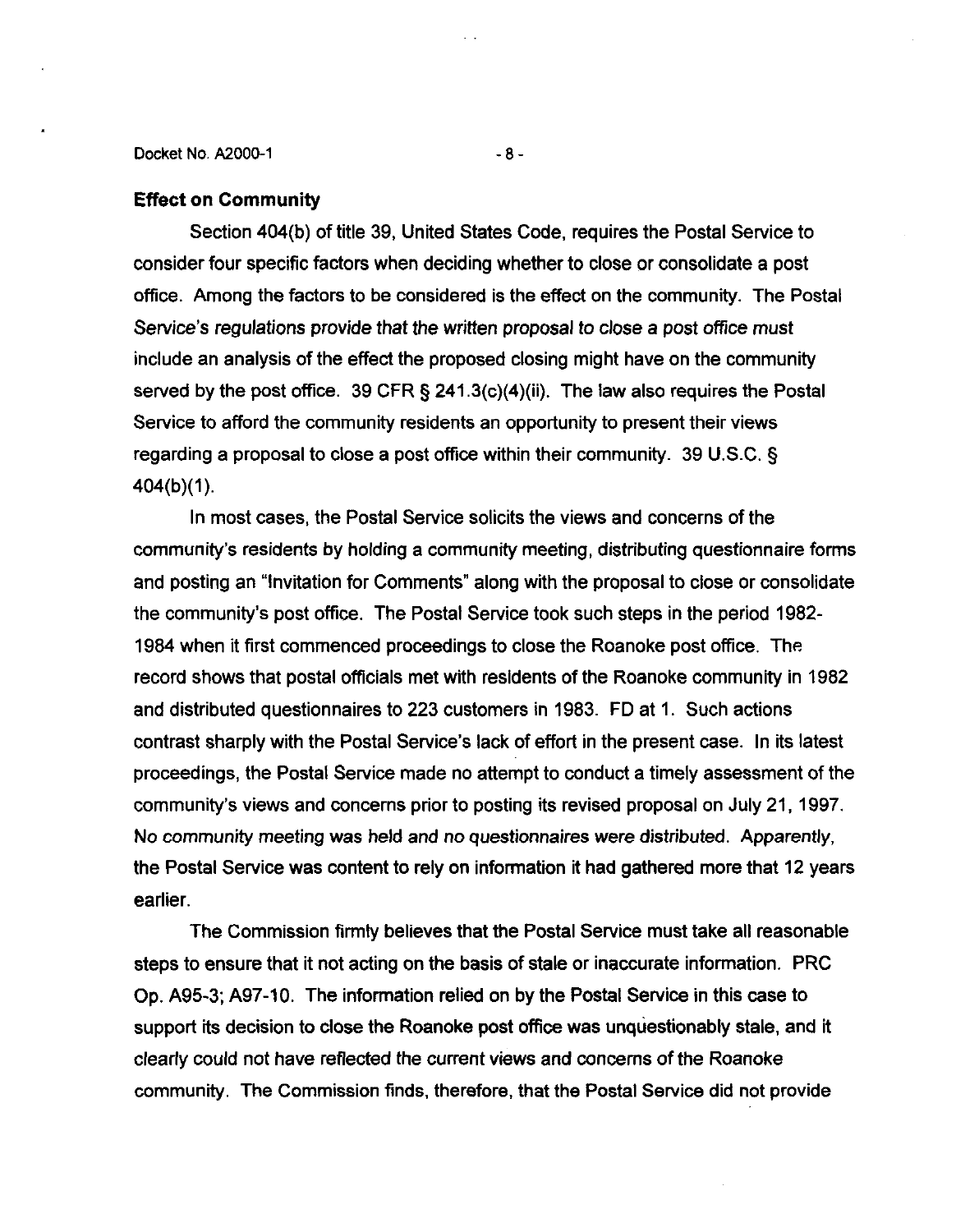#### Docket No. A2000-1 -9-

the residents of the Roanoke community with a timely and adequate opportunity to present their views regarding the closing of their post office.

In its 1984 Final Determination to close the Roanoke post office, the Postal Service appeared to justify its decision primarily on its conclusion that Roanoke would cease to exist as a community after the construction of the Stonewall Jackson Dam. The 1984 Final Determination stated that the community had been razed, that there were no businesses or schools within the Roanoke community and that there was no evidence of growth in the community. FD at 2-3. However, in letters submitted to the Commission pursuant to the appeal, numerous residents of the Roanoke community expressed their views that the community would continue to survive and that the Stonewall Jackson Dam would spur growth in the community. PRC Op. A85-11 at 3.

In its remand opinion (PRC Op. A85-11), the Commission found that the record did not contain sufficient support for the Postal Service's conclusion regarding the state of the Roanoke community, and the Commission advised the Postal Service to supplement the record with information on the extent of change in the Roanoke community caused by the construction of the dam. PRC Op. A85-11 at 5.

Based on its review of the administrative record and additional documents submitted by the Postal Service in this proceeding, the Commission finds that the Postal Service has failed to submit any additional information to support its earlier conclusion that the Roanoke community would cease to exist after construction of the Stonewall Jackson Dam. On the contrary, the record shows that there have been significant changes in the Roanoke community since 1984. The community now includes an elementary school, a church and two businesses. FD at 5. In addition, the Commission has received copies of letters written by the Superintendent of the Stonewall Jackson Lake State Park and the Project Developer of the State Park describing the successful operation of the park, the current plans for the development of additional facilities within the park and the economic benefits that will accrue to the community as a result of such development. In their letters to the Commission, the petitioner and other residents of the Roanoke area assert that the development of the Stonewall Jackson Lake State Park has spurred both residential and commercial growth in the Roanoke area.

and the state of the state